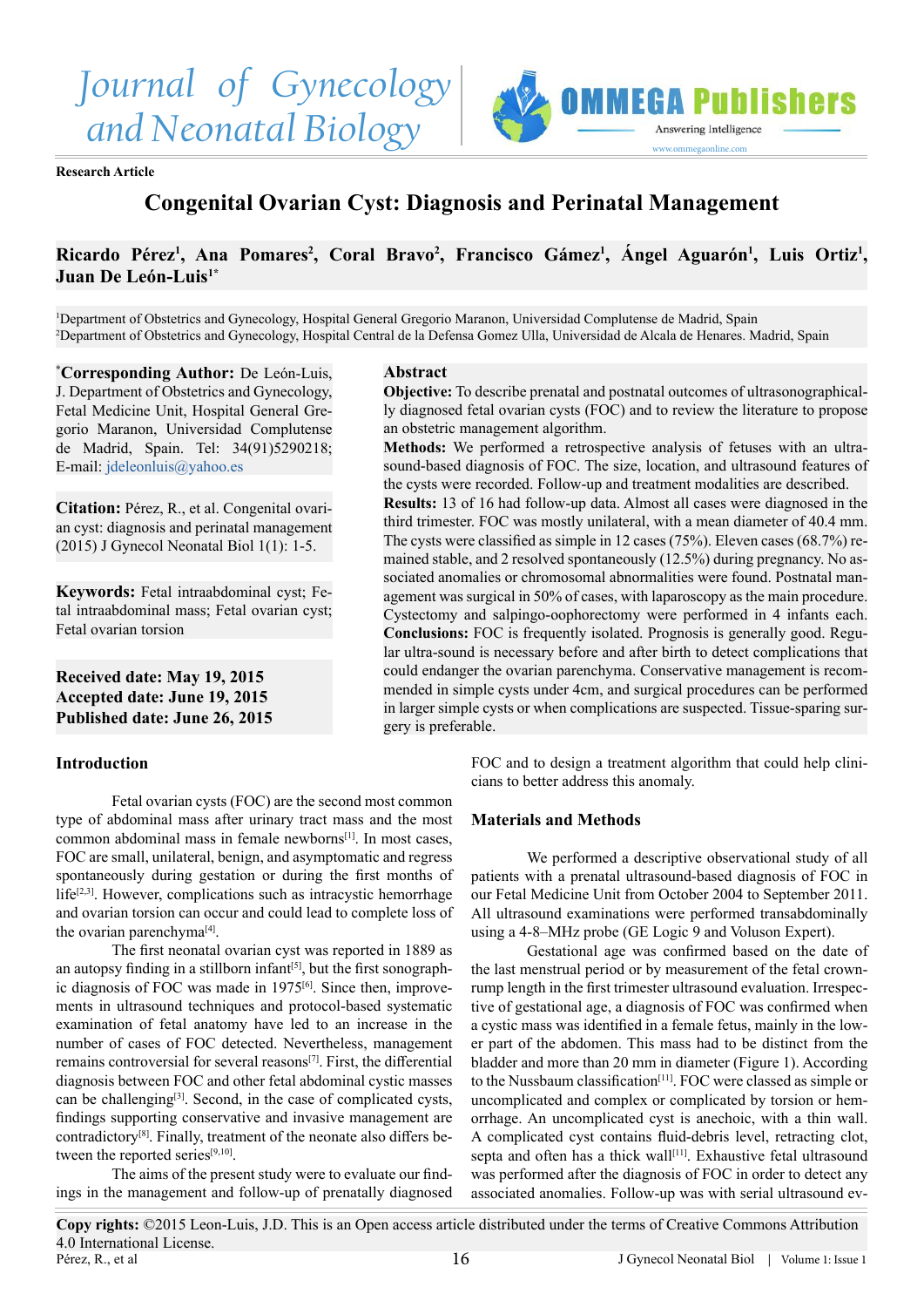

ery two weeks to detect signs of a growing cyst or complications such as intracystic hemorrhage or torsion of the mass.



**Figure1:** Ultrasound images of fetal ovarian cysts.

A. Longitudinal view of fetal abdomen showing a simple ovarian cyst. B. Axial view of the fetal abdomen showing a complex ovarian cyst with internal debris. S, spine."

The potential need for neonatal surgery was taken into consideration, even though no prenatal procedures were performed in our unit thus we did not consider in utero aspiration in any case. Karyotype studies were only suggested if FOC was associated with markers of aneuploidy and/or other congenital disorders related to chromosomal abnormalities. Maternal-fetal variables and perinatal data were obtained retrospectively from the medical records. Transabdominal ultrasound was performed on all newborns with prenatal diagnosis of FOC.

a total of 57,934 newborns in our center of which 48.4% were female (incidence 5.7/10,000 female newborns). (Table 1) summarizes prenatal and postnatal clinical variables and sonographic and histological findings. The mean gestational age at diagnosis was 32 weeks (±5 weeks). All cases were diagnosed in the third trimester, except for 1 case, which was detected at 16 weeks during an amniocentesis for high risk in the combined screening. FOC were mostly unilateral and diagnosed with a mean diameter of 40.4 mm  $(\pm 17.1 \text{ mm})$ . In 11 cases (68.7%), the size of the FOC remained stable during pregnancy. However, 5 cysts became enlarged, with the result that the mean maximum diameter at the end of gestation was  $45.7$  mm  $(\pm 17.7)$ mm). Only 2 simple cysts resolved spontaneously during pregnancy (12.5%), and no simple cysts became complex prenatally. Most cysts (12/16, 75%) were classed as simple according to the Nussbaum classification<sup>[11]</sup>. All the cysts were isolated, with no associated anomalies or markers of chromosomal abnormalities. All the pregnancies were unremarkable and most were full-term. Delivery was vaginal, and fetal weight was in the normal range. Relevant findings are shown in (Table 1).

Postnatal follow-up was managed by pediatricians and pediatric surgeons, and data were collected for 13 cases (3 cases were lost to follow-up). Perinatal management was conservative in 5 cases (38.4%) the cyst resolved spontaneously after birth and surgical in 8 cases (61.5%). Surgery was indicated for complex cysts (2 cases), or specific symptoms and signs (e.g. pain, abdominal distension) suggesting ovarian torsion (6 cases). Most of the procedures were performed by laparoscopy within the first 15 days after birth. Laparoscopic cystectomy and salpingo-oophorectomy were performed in 4 cases each. Histopathology revealed benign ovarian cyst in all the 8cases.

## **Results**

We found 16 cases of FOC during the study period in

|                | 34                                                                                                                                          | Right | 64 | Simple  | 37 | Vaginal | 2900 |                                       | Surgical (2 days)   | Laparoscopic cystectomy                                               |                                              |
|----------------|---------------------------------------------------------------------------------------------------------------------------------------------|-------|----|---------|----|---------|------|---------------------------------------|---------------------|-----------------------------------------------------------------------|----------------------------------------------|
| $\overline{2}$ | 30                                                                                                                                          | Left  | 26 | Simple  | 33 | CS      | 2760 | IUGR of the nonaf-<br>fected twin     |                     | --                                                                    | $\overline{\phantom{a}}$                     |
| 3              | 30                                                                                                                                          | Right | 27 | Complex | 39 | Vaginal | 2850 |                                       | Conservative        | $\overline{a}$                                                        | $\overline{\phantom{a}}$                     |
| 4              | 34                                                                                                                                          |       | 81 | Complex | 39 | Vaginal | 3040 |                                       | Surgical (7 days)   | Laparoscopic cystectomy                                               | Not available                                |
| 5              | 38                                                                                                                                          |       | 46 | Complex | 38 | Vaginal | 3200 |                                       | Surgical (2 days)   | Laparoscopic cystectomy                                               | <b>BOC</b> Necrosis                          |
| 6              | 35                                                                                                                                          | Left  | 38 | Simple  | 39 | Vaginal | 3690 | Bilateral                             | Surgical (6 months) | Laparotomy<br>$L:$ detorsion + cystectomy<br>R: salpingo-oophorectomy | <b>Bilateral</b><br>haemorrhagic cysts       |
|                | 34                                                                                                                                          | Left  | 50 | Complex | 39 | Vaginal | 3360 |                                       | Surgical (15 days)  | Laparoscopic salpingooopho-<br>rectomy                                | <b>BOC</b> Necrosis                          |
| 8              | 35                                                                                                                                          | Right | 45 | Simple  | 39 | Vaginal | 3080 |                                       | Conservative        | $-$                                                                   | --                                           |
| 9              | 35                                                                                                                                          | Left  | 33 | Simple  | 36 | CS      | 2880 |                                       | Surgical (3 months) | Laparoscopic oophorectomy                                             | <b>BOC</b> Necrosis                          |
| 10             | 34                                                                                                                                          | Right | 48 | Simple  | 40 | Vaginal | 2960 |                                       | --                  | --                                                                    | --                                           |
| 11             | 16                                                                                                                                          | Right | 38 | Simple  | 39 | Vaginal | 3890 | Gestational<br>diabetes               | Conservative        | $-$                                                                   | --                                           |
| 12             | 33                                                                                                                                          | Right | 80 | Simple  | 40 | Vaginal | 3170 | Patent FO Congeni-<br>tal torticollis | Surgical (2 days)   | Laparoscopic salpingooopho-<br>rectomy and appendicectomy             | <b>BOC</b> Necrosis Con-<br>gestive appendix |
| 13             | 31                                                                                                                                          | Right | 23 | Simple  | 37 | Vaginal | 3250 |                                       | Conservative        | --                                                                    | $- -$                                        |
| 14             | 30                                                                                                                                          | Left  | 28 | Simple  | 40 | Vaginal | 3660 |                                       | --                  | $-$                                                                   | --                                           |
| 15             | 36                                                                                                                                          | Left  | 50 | Simple  | 40 | Vaginal | 3000 | Genital<br>autostimulation            | Conservative        | --                                                                    | --                                           |
| 16             | 36                                                                                                                                          | Right | 55 | Simple  | 39 | Vaginal | 3220 |                                       | Surgical (8 days)   | Laparoscopic salpingooopho-<br>rectomy                                | Hemorrhagic cyst                             |
|                | BOC, benign ovarian cyst; CS, cesarean section; FO, foramen oval; IUGR, intrauterine growth restriction; L, left; R, right; US, ultrasound. |       |    |         |    |         |      |                                       |                     |                                                                       |                                              |

**Table 1.** Ultrasound features and clinical management in 16 cases of fetal ovarian cyst.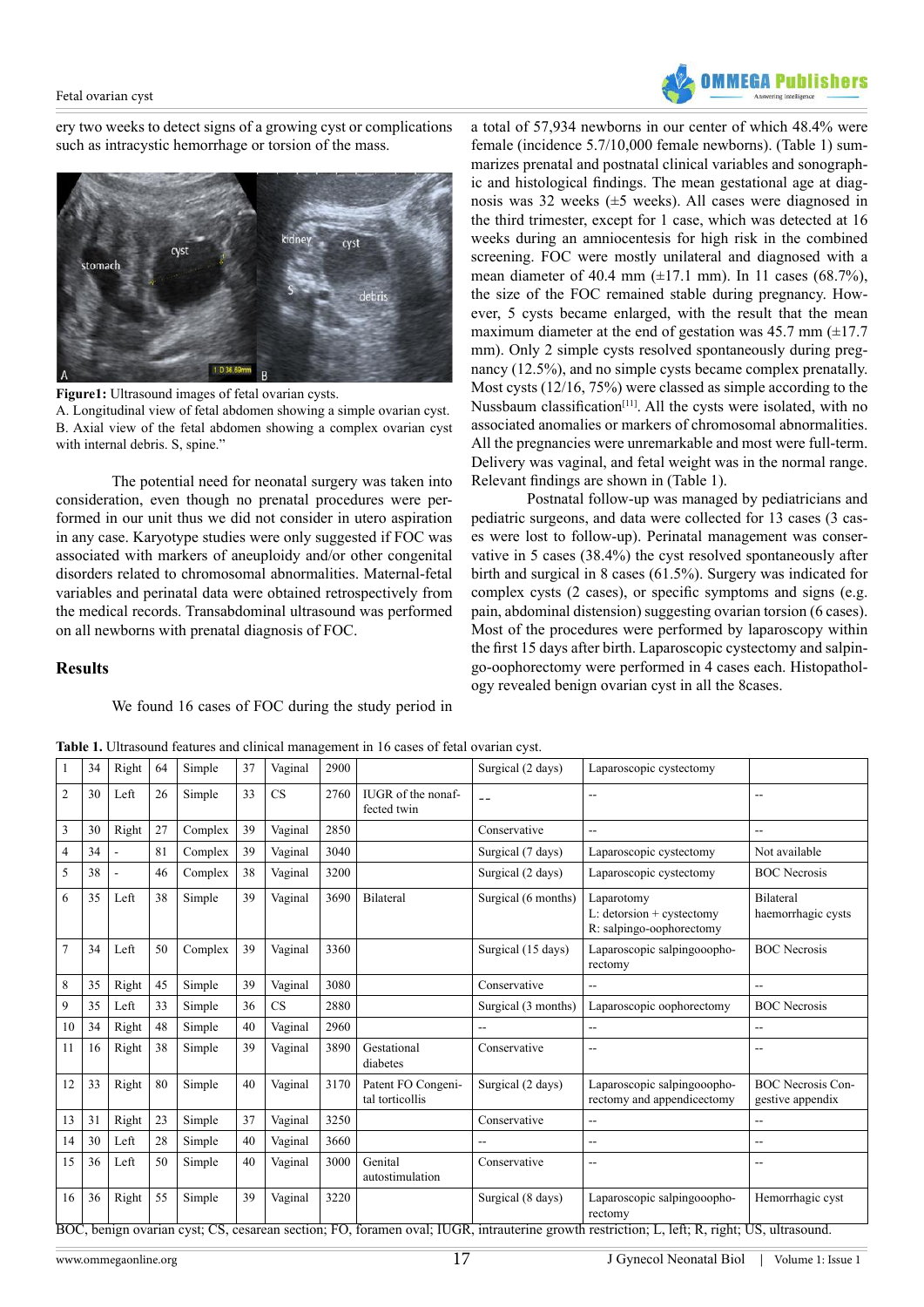

**Discussion**

FOC is reported to be the most common abdominal mass in the female fetus (incidence 1 in 2500 live births)<sup>[\[12\]](#page-4-10)</sup>. Our findings confirm this incidence (1/1755 female newborns).

Ultrasound diagnostic criteria include the following: (1) confirmation of female gender;(2) presence of a cystic structure that is regular in shape and located off the midline; (3) size ≥ 20 mm in diameter (otherwise the diagnosis is maturing follicles); (4) identification of normal urinary tract anatomy; and (5) identification of normal gastrointestinal structures<sup>[\[13\]](#page-4-11)</sup>.

FOC is mostly diagnosed in the third trimester (>28 weeks), and the cyst is usually small (<40 mm) and unilateral  $(95\%)$ . These findings are consistent with our results<sup>[14]</sup>. The origin of FOC is unclear, although the cyst may develop as a result of fetal ovarian stimulation by hormones such as fetal follicle-stimulating hormone, maternal estrogens, and placental human chorionic gonadotropin[\[15\]](#page-4-13). Incidence is higher in pregnancies complicated by Rhesus factor incompatibility, preeclampsia, and diabetes mellitus, presumably because of the increased production of human chorionic gonadotropin by a large placent[a\[16\]](#page-4-14). Fetal hypothyroidism and congenital adrenal hyperplasia are other possible causes $[17]$ .

Cyst echogenicity is the main criteria for establishing prognosis of FOC. Nussbaum et al. categorized FOC according to ultrasound criteria as simple (uncomplicated or follicular) and complicated[\[11\]](#page-4-9). Simple cysts are anechogenic, round, unilocular, intrapelvic, or more often intra-abdominal, unilateral or seldom bilateral, thin-walled, and more or less mobile with the mother's position. Complicated cysts, on the other hand, are het-erogeneous and thick-walled, with hyperechogenic components. They contain free floating material with intracystic septa and are mobile after torsion. In fact, the absence of color Doppler flow is highly specific for ovarian torsion $[18]$ .

In order to facilitate differential diagnosis, Lee et al.<sup>[\[19\]](#page-4-17)</sup> described a sonographic sign called the "daughter cyst", which consists of a small (2-8 mm), round, anechogenic structure resembling a small cyst within or outside the main cyst. This feature confirmed the ovarian origin of the cysts, with a sensitivity

of 82% and specificity of 100%[\[19\]](#page-4-17). We did not assess this sign. (Table 2) describes the differential diagnosis and management of fetal abdominal cystic masses.

**Table 2.** Differential diagnosis of fetal intra-abdominal cystic masses.

| Origin                                                     | Location                                                          | <b>Ultrasound</b>                                                    | <b>Associations</b>                                                  | <b>Evolution</b>                                                |  |  |  |  |  |  |  |
|------------------------------------------------------------|-------------------------------------------------------------------|----------------------------------------------------------------------|----------------------------------------------------------------------|-----------------------------------------------------------------|--|--|--|--|--|--|--|
| <b>Intestinal</b>                                          |                                                                   | features                                                             |                                                                      |                                                                 |  |  |  |  |  |  |  |
| Mesenteric<br>cyst                                         | Intestinal                                                        | Thick wall<br>Heterogeneous                                          | Obstruction                                                          | Surgery if<br>symptomat-<br>ic or<br>complicated                |  |  |  |  |  |  |  |
| Duplication                                                | Ileum                                                             | Tubular struc-<br>ture parallel to<br>intestine                      | Split noto-<br>chord Other<br>associated<br>anomalies                | Surgery if<br>symptomatic<br>or compli-<br>cated                |  |  |  |  |  |  |  |
| Meconium<br>pseudocyst                                     | Intestinal                                                        | Hyperechogen-<br>ic ring                                             | Obstruction                                                          | Spontaneus<br>resolution                                        |  |  |  |  |  |  |  |
| Duodenal<br>atresia                                        | Intestinal<br>midline                                             | "Double bub-<br>ble" sign                                            | Associated<br>with Down<br>syndrome,<br>Meckel diver-<br>ticulum     | Surgery                                                         |  |  |  |  |  |  |  |
| <b>Urinary tract</b>                                       |                                                                   |                                                                      |                                                                      |                                                                 |  |  |  |  |  |  |  |
| Renal cyst                                                 | Peripheral                                                        | Enlarged<br>kid-<br>ney                                              | Pottersyn-<br>drome, renal<br>insufficiency,<br>oligohydram-<br>nios | Good<br>prognosis if<br>pulmonary<br>hypoplasia is<br>ruled out |  |  |  |  |  |  |  |
| Urachal cyst                                               | Anterior<br>midline                                               | Connected<br>to<br>bladder                                           |                                                                      | Good<br>prog-<br>nosis                                          |  |  |  |  |  |  |  |
| Urinary<br>obstruction<br>cyst                             | Bilateral                                                         | Hyperechogen-<br>ic renal paren-<br>chyma Dilated<br>urinary tract   | Urinary tract<br>obstruction                                         | Surgery                                                         |  |  |  |  |  |  |  |
| Genital                                                    |                                                                   |                                                                      |                                                                      |                                                                 |  |  |  |  |  |  |  |
| Hydrocol-<br>pos                                           | Midline                                                           | Nearby cervix                                                        | Cloacal<br>malformation,<br>renal agenesia                           | Surgery                                                         |  |  |  |  |  |  |  |
| Teratoma                                                   | Pelvis                                                            | Sebaceous<br>cystcontents,<br>unilocular,<br>acoustic shad-<br>owing |                                                                      | Surgery                                                         |  |  |  |  |  |  |  |
| Cystic ovar-<br>torsion<br>ian<br>with AA and<br>migration | Pelvis                                                            | Complex cyst                                                         | Loss of ovari-<br>an function                                        | Surgery                                                         |  |  |  |  |  |  |  |
| Other                                                      |                                                                   |                                                                      |                                                                      |                                                                 |  |  |  |  |  |  |  |
| Anterior<br>eningocele                                     | Midline                                                           | Mass<br>Bony deffect                                                 | Other<br>neurologic<br>anomalies                                     | Surgery                                                         |  |  |  |  |  |  |  |
| Lymphangi-<br>oma                                          | Cervical.<br>axillary<br>mediastinal,<br>mesenteric,<br>abdominal |                                                                      |                                                                      |                                                                 |  |  |  |  |  |  |  |

A review of the literature revealed that most FOC are benign, being carcinomas very uncommon  $(\leq 3\%)^{[19]}$ . In our study, histopathology revealed that all the cysts were benign.

Fetal complications are infrequent but several have been described. Hydramnios appears in 10% of pregnancies with FOC, especially when cysts are larger than 50-60mm. Hydramnios and ascites can be secondary to partial gastrointestinal tract obstruction[\[12,20\].](#page-4-10) However, we did not observe these condi-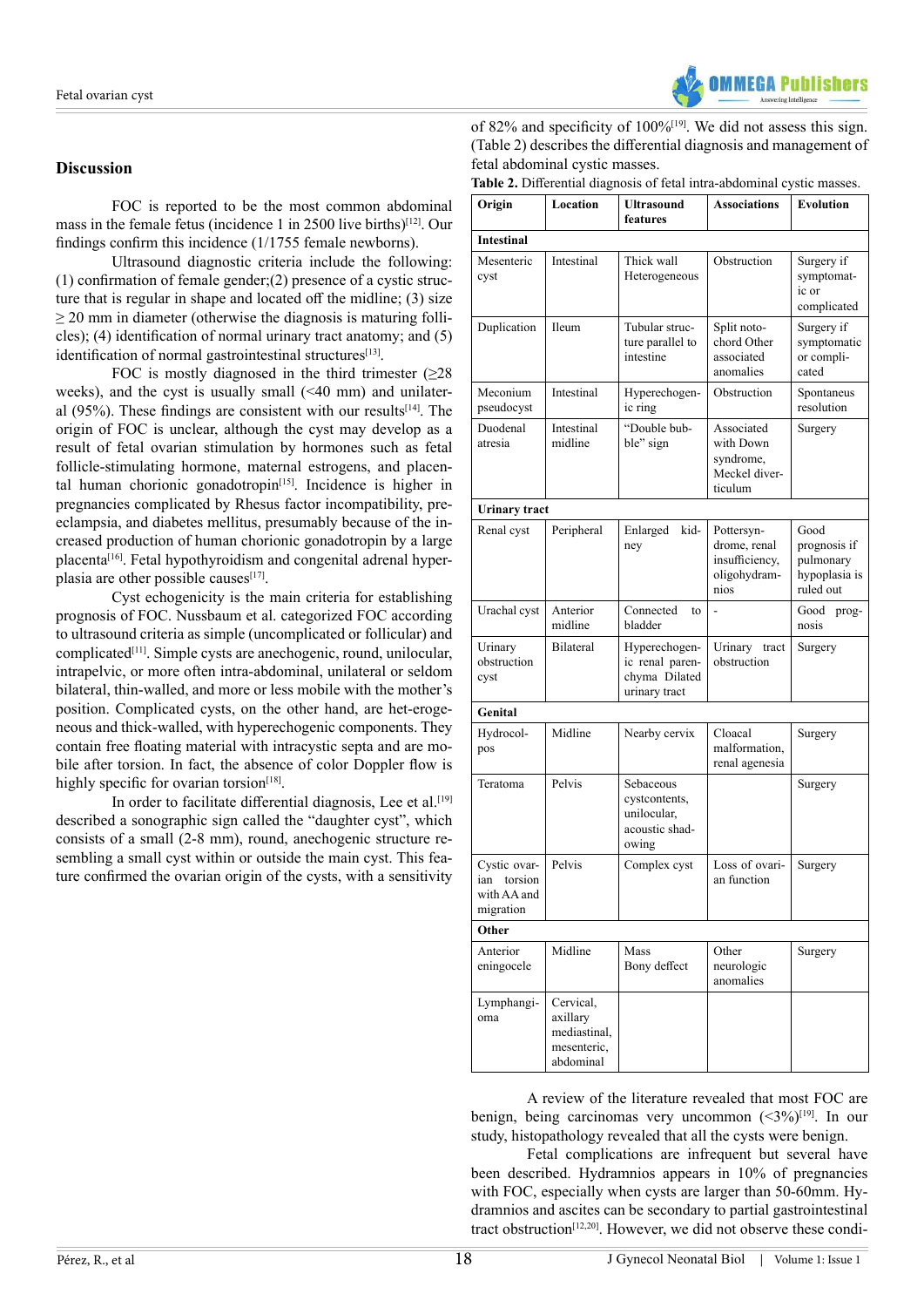#### Fetal ovarian cyst

#### tions in our series.

Ovarian torsion is the most common and serious adverse condition of FOC and may manifest as fetal tachycardia owing to peritoneal irritation[\[21,22\]](#page-4-18). Ultrasound findings of adnexal torsion are not specific, but bleeding within an ovarian cyst is usually associated with torsion<sup>[\[23\]](#page-4-19)</sup>. Torsion can be further complicated by circulatory impairment and hemorrhagic infarction with or without autoamputation<sup>[\[24\]](#page-4-20)</sup>. The amputated ovary is then resorbed or becomes a mobile calcified abdominal mass<sup>[\[24\]](#page-4-20)</sup>.

Other rare complications include gastrointestinal obstruction or perforation, urinary tract obstruction, incarcerated inguinal hernia, ovarian autoamputation, and sudden infant  $death^{[2]}$  $death^{[2]}$  $death^{[2]}$ .

FOC is frequently solitary and not associated with chromosomal defects[\[25\]](#page-4-21). Nevertheless, several anomalies, such as hypertrophic pyloric stenosis, corpus callosum agenesis, and fetal hypothyroidism have been reported to be associated with FOC<sup>[20]</sup> In our series, all the FOC were isolated.

Prenatal detection and prenatal and postnatal follow-up of FOC is mainly based on ultrasound, however fetal or neonatal magnetic resonance imaging may be useful and should be performed when ultrasound does not provide definitive information or when serial ultrasound examinations do not show spontaneous regression of an ovarian cyst $[26]$ .

Management is controversial with several options described in the literature, including watchful expectancy, antenatal aspiration of simple cysts to prevent torsion and ovarian loss and finally, observation or resection of all complex cysts in the neonatal period<sup>[\[27\]](#page-4-24)</sup>. Prenatally, FOC often regress spontaneously requiring exclusively periodical follow-up. Other cases persist after birth and may eventually develop complications thus FOC need to be monitored prenatally and postnatally by serial ultra-sound<sup>[\[25,28\]](#page-4-21)</sup>. A period of two weeks was considered reasonable in our center for prenatal follow-up.

In the rare event of bilateral FOC or fetal severe anaemia due to rupture of the cyst or fetal compromise secondary to compression, early delivery should be considered, after confirmation of fetal lung maturity, to prevent fetal distress or the possibility of bilateral ovarian loss<sup>[2]</sup>.

In utero aspiration of simple FOC may be considered in simple ovarian cysts larger than 4-5 cm in order to reduce their size and avoid complications such as torsion or compression<sup>[\[8\]](#page-4-7)</sup>. Several authors have shown the technique can be safe and effective in preventing ovarian torsion, as well as giving hope of fertility to the newborn[\[8\]](#page-4-7). However, Heling et al. only recommend it if the cyst is large enough to impair spontaneous delivery or cause distension of the fetal abdomen<sup>[4]</sup>, as this procedure is associated with complications such as reformation of the cyst, infection, premature rupture of membranes and premature labor. In our center, we did not perform aspiration in any of our cases.

Based on the management options previously described we have developed an algorithm for the prenatal approach of FOC (Figure 2).



*<u><b>IEGA Puhl</u>* 

\*e.g. bilateral cysts, severe anemia, organ compression. Confirmation of lung maturity

Postnatally, many authors have advocated conservative management of asymptomatic simple and complex FOC based on the limited risks of this approach compared to the compli-cations of a surgical procedure and a general anesthesia<sup>[\[29\]](#page-4-25)</sup>, On the contrary, Karakus et al. reported that complex ovarian cysts lead to problems even after regression in the postnatal period and require operative intervention sooner or later. The literature reveals postnatal surgery by sparing procedure has been recommended for cysts that are complex, irrespective of their size $[21]$  in order to avoid the loss of the ovary and infertility<sup>[3]</sup>. When neonatal ovarian cysts cause pain, vomiting, fever, irritability, and abdominal distention then surgical procedure is clearly justified.

Minimally invasive approaches, such as laparoscopic and microendoscopic procedures are recommended<sup>[3]</sup>, since they allow aspiration, cystectomy, decapsulation of the ovary, stripping of the cyst wall, and, if necessary, oophorectomy. Mini-laparotomy with externalization-aspiration has been shown to be safe, with similar advantages to laparoscopy $[30]$ .

In our series, surgery was indicated in 8 cases (50%). Laparotomy was performed in the only case of bilateral cysts and detorsion and cystectomy of the left ovarian and salpingo-oophorectomy of the right ovarian were needed. Oophorectomy was performed because of intracystic hemorrhage or necrosis of the ovary in other 4 cases.

The benefits of surgical management include removal of the cyst for optimal preservation of the ovary, histological confirmation, and division of any adhesions between the ovary and adjoining organs<sup>[9]</sup>.

Vaginal delivery is recommended if no obstetric contra-indications are present<sup>[\[30\]](#page-4-26)</sup>.

#### **Conclusions**

FOC is a rare anomaly that usually presents in isolation. However, differential diagnosis including other fetal cystic masses is essential. Appropriate management depends on the size of the cyst and the presence of complications. Conservative prenatal and postnatal management is the main recommendation for uncomplicated cysts. When surgery is necessary, minimally invasive procedures are the most suitable for preservation of the ovarian parenchyma and treatment of complications such as ovarian torsion.

**Acknowledgement:** The authors are grateful to Mr. Thomas O'Boyle for editorial assistance.